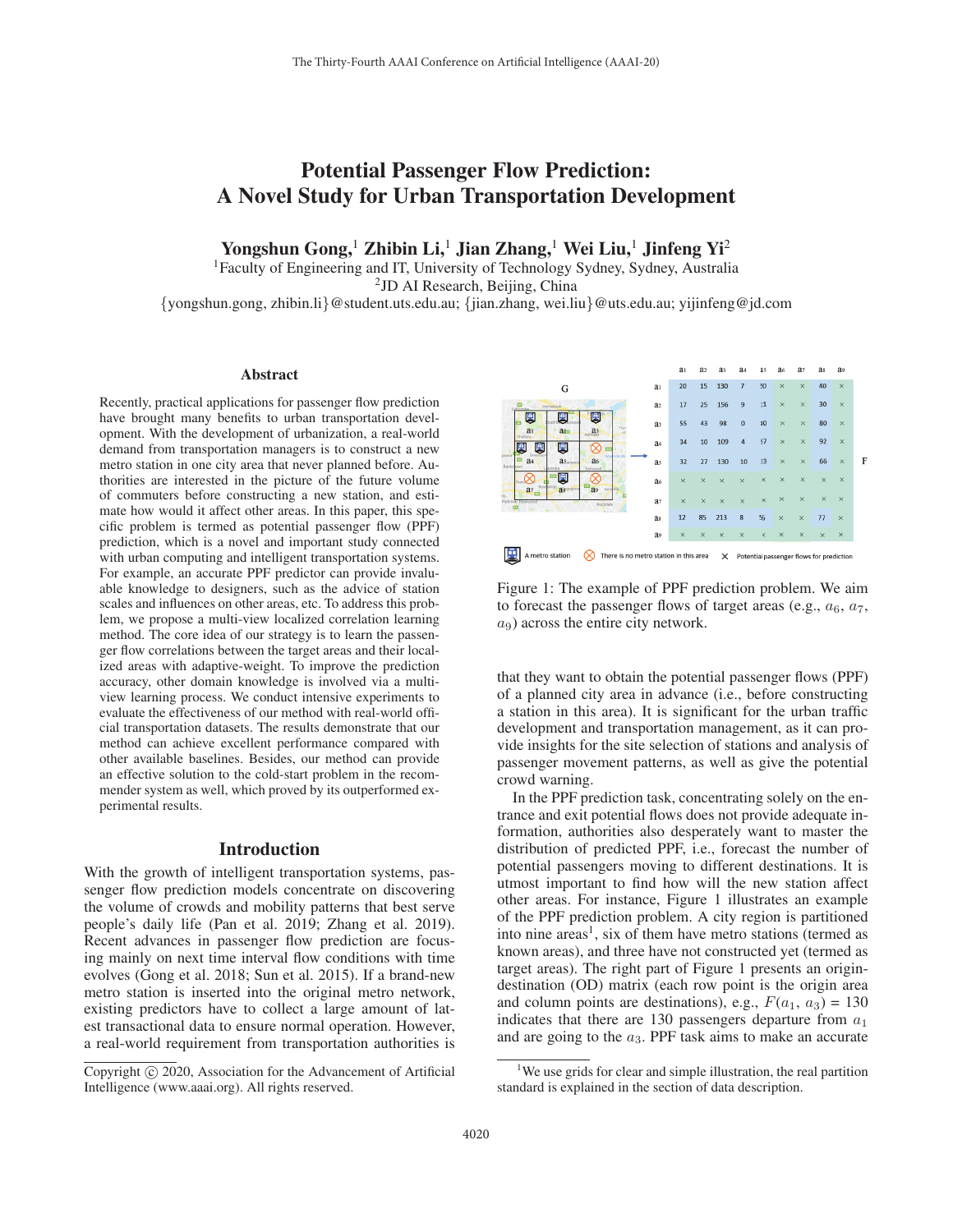prediction for the target areas in one period (e.g., rush hours) that completes the crowd flows between them and known areas.

To date, limited studies considered the OD passenger flow prediction problem (Gong et al. 2018; Wang et al. 2019), and to the best of our knowledge, none of existing techniques can forecast PPF across the entire city. It is a novel problem and a real urban developing demand that faces several major challenges: (1) Considering the number of passenger flows and their final destinations simultaneously. (2) Analogously to the cold-start problem in the recommender system (Lam et al. 2008), it is hard to infer the preference of a new user from the known data. In our problem, a new station in the target area can be similarly regarded as a new user. (3) Since the PPF is a spatial-temporal mining problem, spatial and temporal information should be taken into account appropriately.

To resolve this novel and significant problem, in this paper, we devise a multi-view localized correlation learning model for the PPF prediction (MLC-PPF for short). To leverage the spatial information, we first construct a localized similarity matrix which associates with the real geographical neighbors and regional properties (e.g., business or residential regions). The intuition behind this strategy is from the First Law of Geography (Tobler 1970), i.e. *"Everything is related to everything else, but near things are more related than distant things"*. Second, a novel weighted correlation learning strategy is proposed. At last, to improve the prediction accuracy and well handle the cold-start challenge, we draw the side information from urban statistical data, where each area has a multi-view features to guide the learning process. In summary, our main contributions are shown as follows:

- We formulate the PPF prediction problem and provide the first attempt on forecasting passenger flows for urban transportation development.
- We propose a multi-view localized correlation learning method to provide a solution for the PPF prediction that can learn localized correlations via a multi-view learning process.
- We show that our method can be transferred to the classic cold-start problem in the recommender system. It achieves a superior result that gives a new perspective for relevant tasks.
- We conduct extensive prediction experiments on a large real-world transactional dataset and show that our model outperforms other available algorithms.

# Related Work

### Passenger Flow Prediction

Most existing passenger flow prediction models focused on forecasting entrance/exit flows at certain stations or areas, neglecting the crowd flows across different stations. (Chen and Wei 2011; Wei and Chen 2012; Ni, He, and Gao 2017). Wei et al. (Chen and Wei 2011) developed an effective shortterm passenger flow prediction model to explore the time variants and capture dynamic patterns on a single subway

line. Subsequently, a modified approach is proposed based on the neural network, which aims to solve the same entrance/exit crowd flow prediction task in a few metro lines (Wei and Chen 2012). Ni et al. (Ni, He, and Gao 2017) used auxiliary information, such as social media events, to improve the forecast performance.

One of the research hotspots is named the city networkwide crowd flow prediction, which is a significant task for the modern transportation management (Deng et al. 2016). Nowadays, some of methods were focusing on forecasting the citywide crowd flows. (Ma et al. 2016) devised a series of visualization approaches to show the flows' dynamic changes in the networks. Zhang et al. proposed the deep learning models based on the ResNet to predict crowd inflows and outflows of the entire city regions. (Zhang et al. 2018; 2019). The Probabilistic model is an effective approach to estimate the traffic speed. For example, (Zhan et al. 2016) and (Lin et al. 2017) used trajectory data to estimate citywide traffic volume via probabilistic graphical models. (Gong et al. 2018) proposed an effective method based on online latent space learning to predict the crowd flow distribution, i.e., forecast the OD pairs and the quantity of passenger flows simultaneously. To the best of our knowledge, none of existing crowd flow prediction methods considered the PPF problem studied in this paper.

Other relevant studies, such as (Hsieh, Lin, and Zheng 2015), are point-based prediction model, not in a matrix formulation. (Hsieh, Lin, and Zheng 2015) selects *k* points to predict *k* values. But in our task, *k* target areas are required *nk* prediction values, where *n* is the number of known areas. It is because we also need to consider the crowd flows between each area.

# Multi-view Learning

Traditional passenger flow mining usually deals with data from a single view. Recently, there exists a diversity of datasets from different sources in various domains with multiple views (Zheng 2015). The multi-view learning algorithm is widely recognized as an effective way of solving the cross-domain problem, that features from different views can be served for the target domain learning process (Singh and Gordon 2008; Xu, Tao, and Xu 2013; Elkahky, Song, and He 2015). (Xu, Tao, and Xu 2015) proposed a matrix co-factorization based method (MVL-IV) to embed different views into a shared subspace, such that the incomplete views can be estimated by the information on observed views. To connect multiple views, MVL-IV assumed that different views have distinct 'feature' matrices (i.e.,  $\{H_i\}_{i=1}^m$ ), but correspond to the same coefficient matrix (i.e., *W*). The tensor-based methods, such as (Hu et al. 2013), (Hu et al. 2016) (Taneja and Arora 2018) were proposed to address the cross-domain recommendation problem. They devised a cross-domain triadic factorization model to learn the triadic factors for user, item and domain, where the item dimensionality varies with domains. The above approaches and other similar methods (Rendle et al. 2009; Xiong et al. 2010) cannot address our PPF prediction problem directly because they are not formulated for the passenger flow prediction task. However, since they can handle the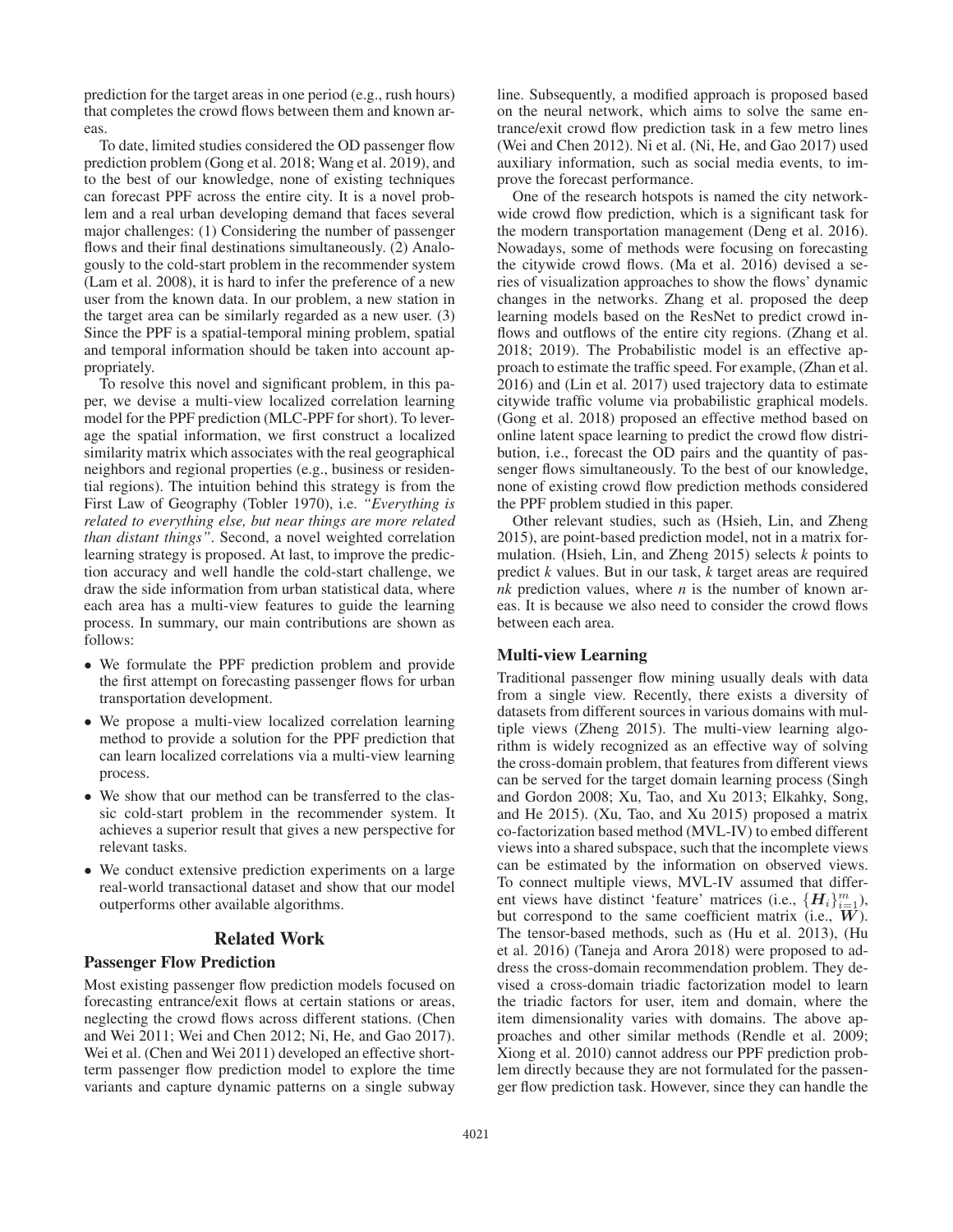

Figure 2: The flowchart of our proposed model. In the learning process, given a set of previous PPF matrices  ${F_d}$ , MLC-PPF learns the localized correlation matrix  $C$  and adaptive-weight  $W$  via a k-nearest indicator matrix  $H$ . The cross-domain knowledge is utilized to guide the updating of C. Then, the target prediction can be inferred by Algorithm 1.

cold-start problem by utilizing the cross-domain knowledge, an illuminative clue is educed.

In conclusion, none of relevant studies can solve the PPF prediction problem directly. Accordingly, this paper aims to design a reliable approach for PPF prediction with crossdomain knowledge involved.

### Problem Statement

Focusing on the PPF prediction problem, every origindestination among areas needs to be recorded. We formulate the OD passenger flow network as a fully connected graph  $G = (A, E)$ , where A is a set of vertexes and E is the set of edges.  $a_i \subseteq V$  records the *i*-th origin or destination area, and an edge  $e(v_i, v_j)$  denotes an origin-destination flow from area  $a_i$  to  $a_j$ . The value of each edge  $e(a_i, a_j)$  is associated with the observed flow  $f(a_i, a_j)$ , i.e.,  $f(a_i, a_j)$  is the total number of passengers that departure from  $i^{th}$  area and are going to the  $j<sup>th</sup>$  area. Then, *G* can be represented by PPF matrix  $F = (f_{ij})$ , where  $f_{ij} = f(a_i, a_j)$ . The example of G and F is shown in Figure 1.  $f_{31} = 55$  means that 55 passengers leave from  $a_1$  and theirs' destination is  $a_2$ .

In the real-world scenario, one area may have several stations. In this case, we calculate the passenger flows of these stations together to present the total flows of the area. We consider three specific and useful time periods to predict PPF, which will help the authorities to do a better temporal analysis of transportation development. The three periods are morning rush hour (7.00 AM - 9.00 AM), afternoon rush hour (5.00 PM - 7.00 PM), and non-rush hour (2.00 PM - 4.00 PM).

Furthermore, traffic periodicity is a very important factor for relevant studies. Crowd flows also represent the stable and daily periodic properties, especially on weekdays. To extract the temporal information and make a more general prediction, we consider a series of previous daily PPF matrices  $(F_1, F_2, \dots, F_D)$  in the same time period to predict the

PPF matrix of target areas  $(\hat{F}_D)$  for the day D. Note that, the prediction is not limited in the  $D$ -th day, the target can be changed easily based on the real requirement.

To best simulate the crowd flow changes when picking the target areas, in this paper, we tracked all trajectories of passengers, from origins to their destinations. For example, if area  $a_1$  is selected as a target area, all the departure crowd flows from  $a_1$  will add to its closest area (e.g.,  $a_2$ ) to best simulate the people's choice. In this way, the PPF is learned by the crowd flows under the assumption that the original passengers from  $a_1$  will departure from its closest neighbor  $a<sub>2</sub>$ .

# The Proposed Method

In this section, we propose our PPF prediction model MCL-PPF. We will describe the strategy of localized correlation learning with adaptive-weight, and how to leverage the cross-domain multi-view information to improve our work. Figure 2 shows the flowchart of our model.

# Localized Correlation Learning

PPF prediction problem is a spatially related task that the more similar between two areas, the more correlations of passenger flow condition they have. Assuming that a city is partitioned into  $n$  areas, including known and target areas.  $F \in \mathbb{R}^{n \times n}$  presents the PPF matrix, and  $F^k \in \mathbb{R}^{n \times n}$ presents the localized flow matrix of  $F$ , where the *i*-th row of  $F<sup>k</sup>$  is a combination of its k-nearest area passenger flows. In that way, we formulate the function to learn the localized correlation, which can be expressed as:

$$
\min_{C} \frac{1}{2} \sum_{d=1}^{D} ||F_d - F_d^k C||_F^2
$$
\n
$$
\text{s.t. } P_{\Omega}(F_d) = P_{\Omega}(F_d^k) \tag{1}
$$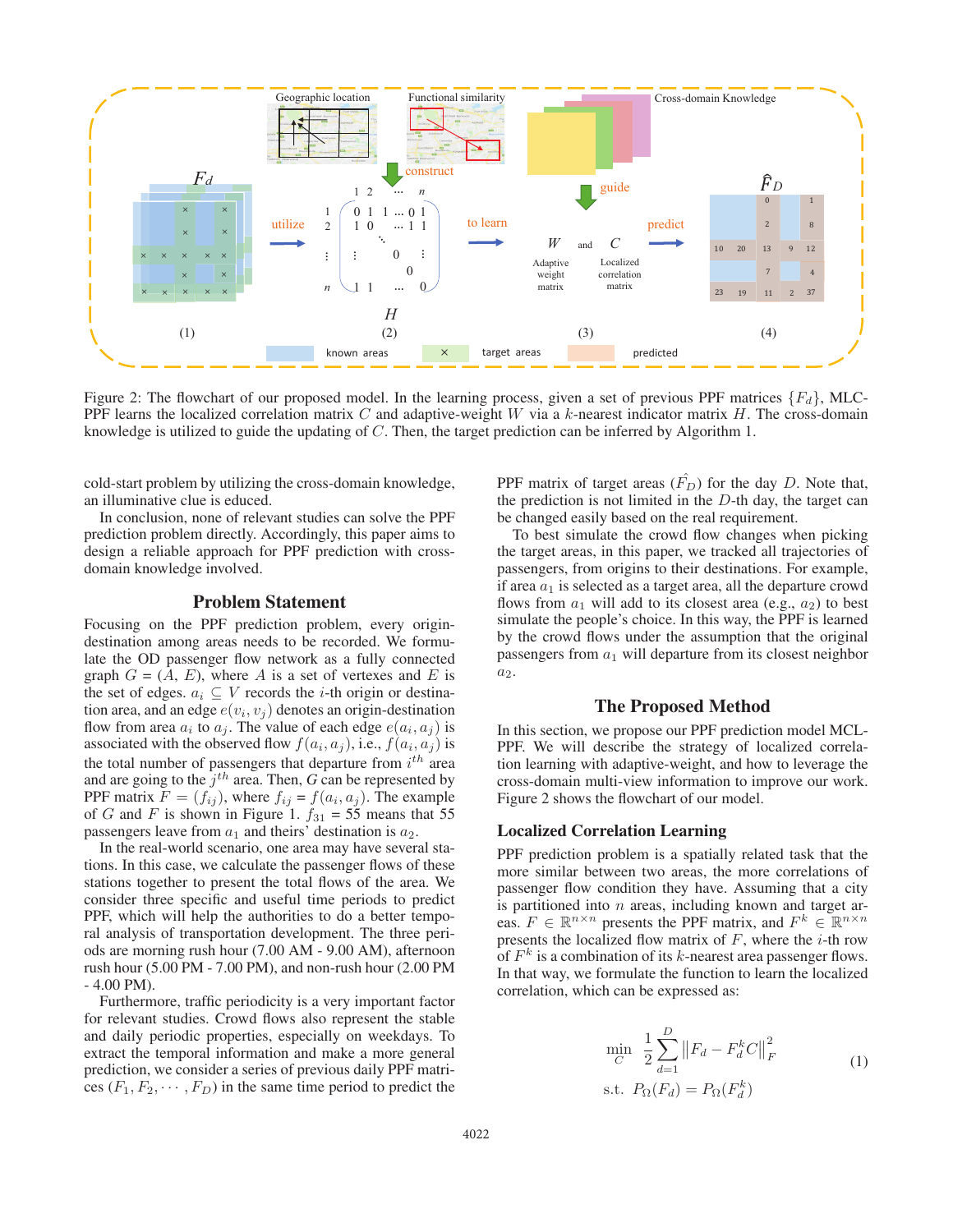where  $C \in \mathbb{R}^{n \times n}$  is the localized correlation matrix that learns the transformation from  $F_d^k$  to  $F_d$  in each period of day d, D is the total number of days;  $P_{\Omega}(\cdot)$  stands for the projection of all observed passenger flows from the known area set  $\Omega$ ;  $\left\|\cdot\right\|_F$  is Frobenius norm of matrix.

Now, we will discuss how to build  $F_d^k$  of one period in a day. The physical distances among areas need to be considered first. Moreover, the development of a city gradually fosters different functional regions, such as business and educational areas, where the areas belonging to the same functional region will have strong connections with their properties (Zheng et al. 2014).

Thus, the similarities among areas should take into account the above two standards. To this end, we build two distance metrics from the real geographic location and regional similarity. The distance metric between  $i$ -th and  $j$ -th areas is shown as follows:

$$
s_{i,j} = 2 - \left(\frac{dist_{i,j}}{max(dist_{i,:})} + \frac{dist'_{i,j}}{max(dist'_{i,:})}\right) \tag{2}
$$

where  $dist_{i,j}$  is the geographic distance between *i*-th and *j*th areas; and  $dist'_{i,j}$  presents the Euclidean distance which is calculated by intrinsic features of areas (e.g., point of interest attributes).

After having gotten the  $s_{i,j}$ , the k neighbors of the *i*-th area can be picked. Then, we construct an indicator matrix  $H$  for the  $k$ -nearest neighbors of all areas where each row indicates the position of its k-nearest known areas. For example, in the stage 2 of Figure 2, the first row of  $H$  illustrates that  $a_2$ ,  $a_3$ , and  $a_n$  are the k-nearest areas of  $a_1$  if k is setting to 3. Accordingly, for each day  $d$ , the localized flow matrix  $F_d^k$  can be represented as  $F_d^k = (H \odot W)F_d$ , where W is an adaptive-weight matrix that learns the different weights of k-nearest areas. To this stage, the localized correlation learning process is shown as Eq. (3).

$$
\min_{C,W} \frac{1}{2} \sum_{d=1}^{D} \|F_d - (H \odot W)F_d C\|_F^2
$$
\n
$$
\text{s.t. } P_{\Omega}(F_d) = P_{\Omega}(F_d^k) \tag{3}
$$

where  $\odot$  is the entrywise product; The loss function aims to learn the localized correlations matrix C and weight matrix W simultaneously.

#### Improvement by Cross-domain Learning Process

As mentioned above, there are various functional regions of a city. Thanks to the urban statistical data, the passenger flow similarities among different areas can be reviewed from this cross-domain perspective. Based on the phenomenon that the similar functional regions have the similar passenger flows (e.g., the business regions have a large number of entrance flows during the morning rush hour, and people leave from residential areas in the same time span), we leverage such information to guide the localized correlation learning process.

The statistical data have multiple views to record the differences between areas. For example, the economy

view reveals the economic features, such as the number of industries and employee statistics; and the population view consists of detailed population information. Let  $\{X_1, X_2, \cdots, X_V\}$  denote the multi-fold views of statistical data, where  $X_v \in \mathbb{R}^{n \times m_v}$ , the row of  $X_v$  denotes the area and column denotes the feature. To improve the prediction performance, cross-domain knowledge is involved as guidance, which can be formulated as:

$$
\min_{C,W} \frac{1}{2} \sum_{d=1}^{D} \|F_d - (H \odot W)F_dC\|_F^2 + \frac{\lambda}{2} \sum_{v=1}^{V} \left\|X_v - CX_v^k\right\|_F^2
$$
\n
$$
\text{s.t. } P_{\Omega}(F_d) = P_{\Omega}(F_d^k) \tag{4}
$$

where  $\lambda$  is the regularization parameter;  $X_n^k = H X_v$  denotes the localized matrix of  $X_v$ .

After solving Eq.  $(4)$ , the learned matrices W and C can be used to make the prediction. The predicted PPF of target areas in D-th day is:

$$
\hat{F_D} = (1 - Y) \odot ((H \odot W)F_D C) \tag{5}
$$

where Y is an indicator matrix whose entry  $(i, j)$  is one if  $F(i, j)$  is observed and zero otherwise.

To this stage, the OD passenger flows in the target areas are learned by the above processes, i.e., predict each row of target areas. However, the column of target areas revealing how much crowds arrived at these areas needs to be predicted with a slight modification. That is, replace  $F_d$  with  $F_d^{\perp}$  in Eq. (4) to learn the localized correlation from the other side. It can be solved in a likewise manner. Thus we only presented the optimization strategy of Eq. (4) due to the page limitation.

### Learning and Prediction

Eq. (4) is a complex non-convex problem. But the loss function associated with Eq. (4) is convex regarding  $C$  with fixed W and vice verse. We can optimize them alternatively until convergence (e.g., alternating least squares (ALS)). A straightforward way to minimize the loss function is through the gradient method.

Considering  $C$  while  $W$  is fixed, Eq. (4) can be rewritten as follows:

$$
\mathcal{L} = \frac{1}{2} \sum_{d=1}^{D} Tr((F_d - (H \odot W)F_dC)(F_d - (H \odot W)F_dC)^{\top})
$$
  
+ 
$$
\frac{\lambda}{2} \sum_{v=1}^{V} Tr((X_v - CX_v^k)(X_v - CX_v^k)^{\top})
$$
(6)

Taking the derivative of  $\mathcal L$  with respect to C, we can get gradient  $qC$ :

$$
gC = \sum_{d=1}^{D} ((H \odot W)F_d)^\top ((H \odot W)F_dC - F_d)
$$
  
+ 
$$
\lambda \sum_{v=1}^{V} (CX_v X_v^{k\top} - X_v X_v^{k\top})
$$
 (7)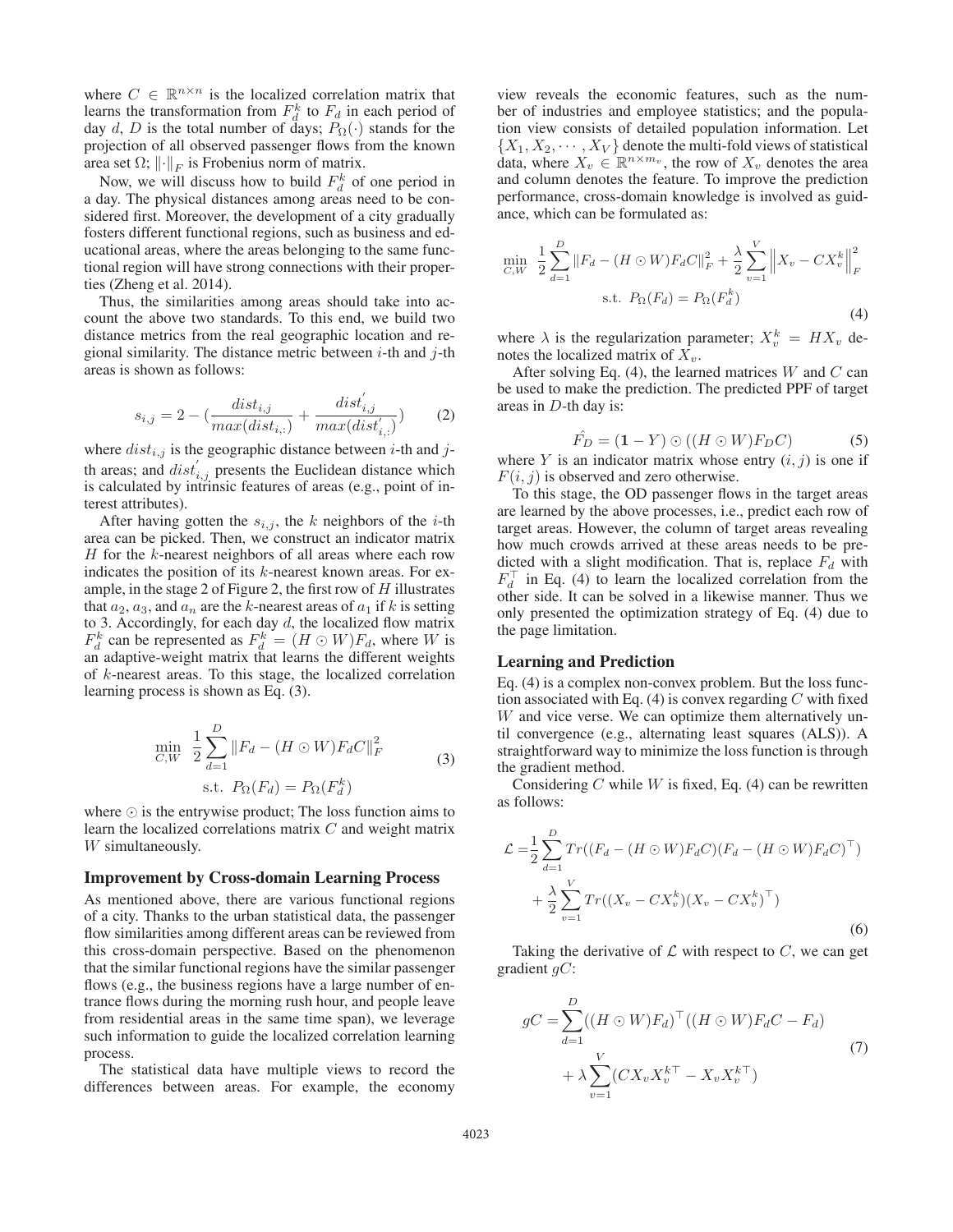Analogously, the derivative of  $\mathcal L$  with respect to  $W$  is:

$$
gW = \sum_{d=1}^{D} (H \odot W) F_d C C^{\top} F_d^{\top} - H \odot (F_d C^{\top} F_d^{\top})
$$
 (8)

Let  $\alpha$  and T be the step-size and number of iterations. In each stage, we adopt the following update rules:

$$
C_{t+1} = C_t - \alpha \frac{gC_t}{\|gC_t\|_F}
$$
 (9)

$$
W_{t+1} = W_t - \alpha \frac{gW_t}{\|gW_t\|_F}
$$
 (10)

$$
F_{d(t+1)} = Y \odot F_{d(t)} + (1 - Y) \odot ((H \odot W_t) F_{d(t)} C_t)
$$
\n(11)

where  $t = 1, 2, \cdots, T$ .

Based on the above update equations, the iterative learning and prediction process for MLC-PPF are summarized in Algorithm 1.

Algorithm 1: MLC-PPF

- **Input:** PPF matrices  $[F_1, \cdots, X_D]$ ; Mutiple views of statistical data  $[X_1, \cdots, X_V]$ . **Output:** Prediction  $F_D$
- 1 Initialize  $C: C \leftarrow (Y \odot (H \odot W)F_D))^{\dagger} (Y \odot F_D)$  by solving Eq.  $(3)$ , where  $\dagger$  the pseudo-inverse of matrix;
- 2 Initialize  $W: W \leftarrow S$ , where S is built by Eq. (2)
- $3$  Construct  $H$  by the real geographic location and regional similarity.

4 for  $t = 1$  to  $T$  do

5 | if  $|\mathcal{L}_t - \mathcal{L}_{t+1}| / \mathcal{L}_t \geq \varepsilon$  then

6 | | update  $C_{t+1}$  **By** Equation 9

- 7 | update  $W_{t+1}$  **By** Equation 10
- 8 | update  $F_{t+1}$  By Equation 11
- <sup>9</sup> else
- <sup>10</sup> Break

11 Return  $\hat{F}_D$  By Equation 5.

# **Experiments**

# Data Description

• We describe the transactional dataset used in this paper, which is a large-scale, real-world dataset provided by NSW Sydney Transport. After data cleaning<sup>2</sup>, the dataset contains above 35 million transactional records covering 194 stations including the city train and ferry stations between 7 Nov 2016 and 11 Dec 2016. We pick the data between 7 Nov. 2016 and 20 Nov. 2016 as the training and validation sets (used to tune parameters); the remaining data are used as the test set.

- The urban statistical data are collected from Australian Bureau of Statistics-2016 (ABS) with four views; those are Economy, Family, Income, and Population. The numbers of the di-mension of four views are 43, 44, 50, 97, respectively.
- All the transactional dataset across the transport network are mapped into 117 areas to build the flow matrices  $F_d$ ,  $d = 1, ..., D$ . The designation of areas is based on the Australian Statistical Geography Standard for the best practical value.

# Methods and Metrics

We use the following five baselines which can learn the flow data by the cross-domain knowledge guidance. Among them, CDTF and WITF are two tensor-factorization-based (TF) methods that can solve the cold-start problem. For NMF, we concatenate the flow matrix with the statistical data. All parameters used in baselines and our method are picked by a grid search approach.

- **NMF**: Predict the PPF by the non-negative matrix factorization, which concatenates the flow matrix and the statistical data (Lee and Seung 2001).
- **MVL-IV**: A state-of-the-art multi-view learning method based on the matrix co-factorization, it learns the same coefficient matrix to connect multiple views (Xu, Tao, and Xu 2015). In this method, we set the flow matrix as one of the views, other views are from the ABS dataset.
- LS-KNN: Latent similarity *k*-nearest neighbors. After calculating the latent similarities among areas by Eq. (2), we pick *k*-nearest neighbors of the target areas, and use average crowd flows of these neighbors as an estimate  $(k=4)$ .
- CDTF: A state-of-the-art TF method to learn the crossdomain knowledge (Hu et al. 2013).
- WITF: A weighted irregular TF method which is similar as the CDTF (Hu et al. 2016). For CDTF and WIFT, we leverage the passenger flow and ABS data to construct the tensor.

Metrics. We used the two most widely used evaluation metric to measure the PPF prediction quality. They are *Mean Absolute Error* (MAE) and *Normalized Root Mean Square Error* (NRMSE).

$$
MAE = \frac{\sum_{i,j=1}^{M} |f_{ij} - \hat{f}_{ij}|}{M}
$$

$$
NRMSE = \frac{100\%}{nval} \sqrt{\frac{1}{M} \sum_{i,j=1}^{M} (f_{ij} - \hat{f}_{ij})^2}
$$

where  $f_{ij}$  is a forecasting passenger flow from *i*-th area to j-th; and  $f_{ij}$  is the ground truth; M is the number of predictions;  $nval = max(f_{ij}) - min(f_{ij}).$ 

<sup>&</sup>lt;sup>2</sup>We removed the recording errors and UNKNOWN trips, etc.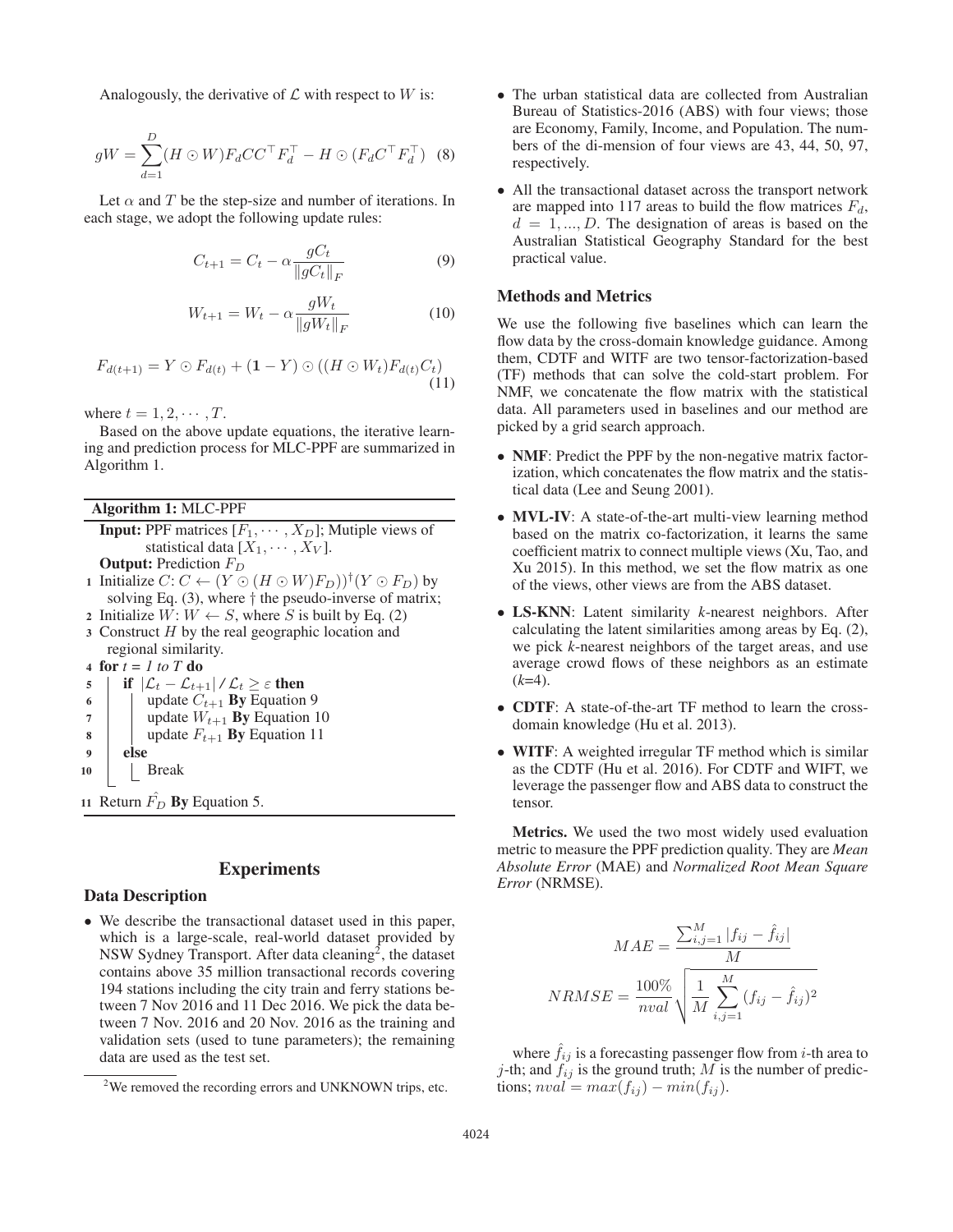Table 1: Comparisons with different time periods. We report the average mean absolute errors (MAE) and Normalized Root Mean Square Error (NRMSE) among various methods. The target areas occupied 20% of the total set. Best results are bold.

| Methods       | Morning Rush Hour |              | Afternoon Rush Hour |              | Non-rush Hour |              | Average    |              |
|---------------|-------------------|--------------|---------------------|--------------|---------------|--------------|------------|--------------|
|               | <b>MAE</b>        | <b>NRMSE</b> | <b>MAE</b>          | <b>NRMSE</b> | <b>MAE</b>    | <b>NRMSE</b> | <b>MAE</b> | <b>NRMSE</b> |
| <b>NMF</b>    | 124.50            | 30.78%       | 117.92              | 37.13%       | 89.11         | 28.44%       | 110.51     | 32.12%       |
| <b>MVL-IV</b> | 108.31            | 29.50%       | 101.55              | 29.78%       | 92.05         | 27.54%       | 100.64     | 28.94%       |
| <b>CDTF</b>   | 75.15             | 22.43%       | 84.02               | 25.93%       | 67.78         | $19.37\%$    | 75.65      | 22.58%       |
| <b>WITF</b>   | 69.30             | 18.73%       | 72.06               | $19.45\%$    | 62.57         | 17.26\%      | 67.98      | 18.48%       |
| <b>LS-KNN</b> | 19.89             | 5.42%        | 20.20               | $7.67\%$     | 23.51         | $7.94\%$     | 21.20      | $7.01\%$     |
| MLC-PPF       | 9.84              | $2.30\%$     | 11.47               | $3.12\%$     | 8.22          | $1.21\%$     | 9.84       | $2.21\%$     |

Table 2: Comparisons with different removing ratios. We report MAE and NRMSE through all test data.

| Methods       | 5%         |              | 10%        |              | 15%        |              | 25%        |              |
|---------------|------------|--------------|------------|--------------|------------|--------------|------------|--------------|
|               | <b>MAE</b> | <b>NRMSE</b> | <b>MAE</b> | <b>NRMSE</b> | <b>MAE</b> | <b>NRMSE</b> | <b>MAE</b> | <b>NRMSE</b> |
| <b>NMF</b>    | 88.11      | 20.70%       | 90.23      | 21.66%       | 107.44     | $26.52\%$    | 128.70     | $30.11\%$    |
| <b>MVL-IV</b> | 92.75      | 20.36\%      | 90.40      | 20.75%       | 99.01      | 23.79%       | 101.93     | 32.40\%      |
| <b>CDTF</b>   | 59.25      | 18.90%       | 61.25      | 19.26%       | 68.07      | 22.00%       | 79.06      | 26.35%       |
| <b>WITF</b>   | 60.41      | 18.23%       | 60.72      | $19.77\%$    | 61.18      | $19.23\%$    | 71.07      | 20.73%       |
| <b>LS-KNN</b> | 13.69      | 4.72%        | 16.45      | $5.01\%$     | 18.51      | 5.44%        | 23.99      | 9.25%        |
| MLC-PPF       | 8.64       | $1.37\%$     | 8.80       | $1.20\%$     | 9.73       | $1.90\%$     | 11.07      | $2.34\%$     |

# Comparisons on Different Time Periods

The first set of experiments is designed to assess the performance on different time periods. We randomly removed 20% areas as the target set, and the remaining 80% areas as the known set. The learning step  $\alpha$  is fitted to 10−<sup>2</sup> and there are only two hyper-parameters used in our method, where k and  $\lambda$  are chosen from  $\{1,2,3,...,10\}$  and  $\{10^{-5}, 10^{-4}, ..., 10^{5}\}$  respectively. We repeat the experiment 20 times with random initialization and report the average results.

Experimental results are presented in Table 1. Compared with other approaches, our method achieved the best prediction accuracies on both three time periods. None of the multi-view and cross-domain methods work well because it is hard to capture the relationships between statistical data and the passenger flows. The approach LS-KNN performs better than other baselines, which illustrates that the PPF prediction problem has a strong spatial correlation property. In summary, the proposed method is a well-designed model for PPF prediction, which outperforms the other available baselines because it considers the localized correlations and the cross-domain knowledge simultaneously.

### Comparisons on Various Missing Ratios

In this experiment, we evaluate how performance will change with varied number of target areas. We randomly pick 5%, 10%, 15%, 25% areas as the target areas, and run 20 times to report the average errors. The test period is in the morning rush hours. The performances of different methods are summarized in Table 2.

It is apparent that the experimental results lead to similar conclusions to the first comparison. Our model, MLC-PPF, significantly outperforms all other comparative methods over all testing sets. The performances of MLC-PPF in



Figure 3: Effect of Parameters

5% dataset are very close to that of in 10%, which illustrates that the 90% remaining area set can learn a satisfied localized correlation and make accurate PPF predictions. In the real-world application, the proportion of target areas is usually small since only a few areas are suitable for constructing a new station.

### Parameter Analysis

In this section, we analyze the effects of two hyperparameters used in this paper, where  $k$  is the number of nearest neighborhoods, and the regularization factor  $\lambda$  controls the strength of guidance from ABS data.

Figure 3(a) shows the different performances with a varying setting for  $k$ . For each area, the correlation matrix  $C$  only learns the transform from these neighborhoods. As can be shown in the results,  $k = 2$  is the best choice for our method, and  $k$  is not sensitive in the range of 1 and 5.

Figure 3(b) represents various results by varying  $\lambda$ .  $\lambda$ =2<sup>-1</sup> achieves the best results for our method, and the performances are stable when choosing between  $[10^{-5}, 10^{0}]$ .

In a summary, the parameters used in this paper are benefit to the improvement of our models. MLC-PPF is stable because it is insensitive to parameters.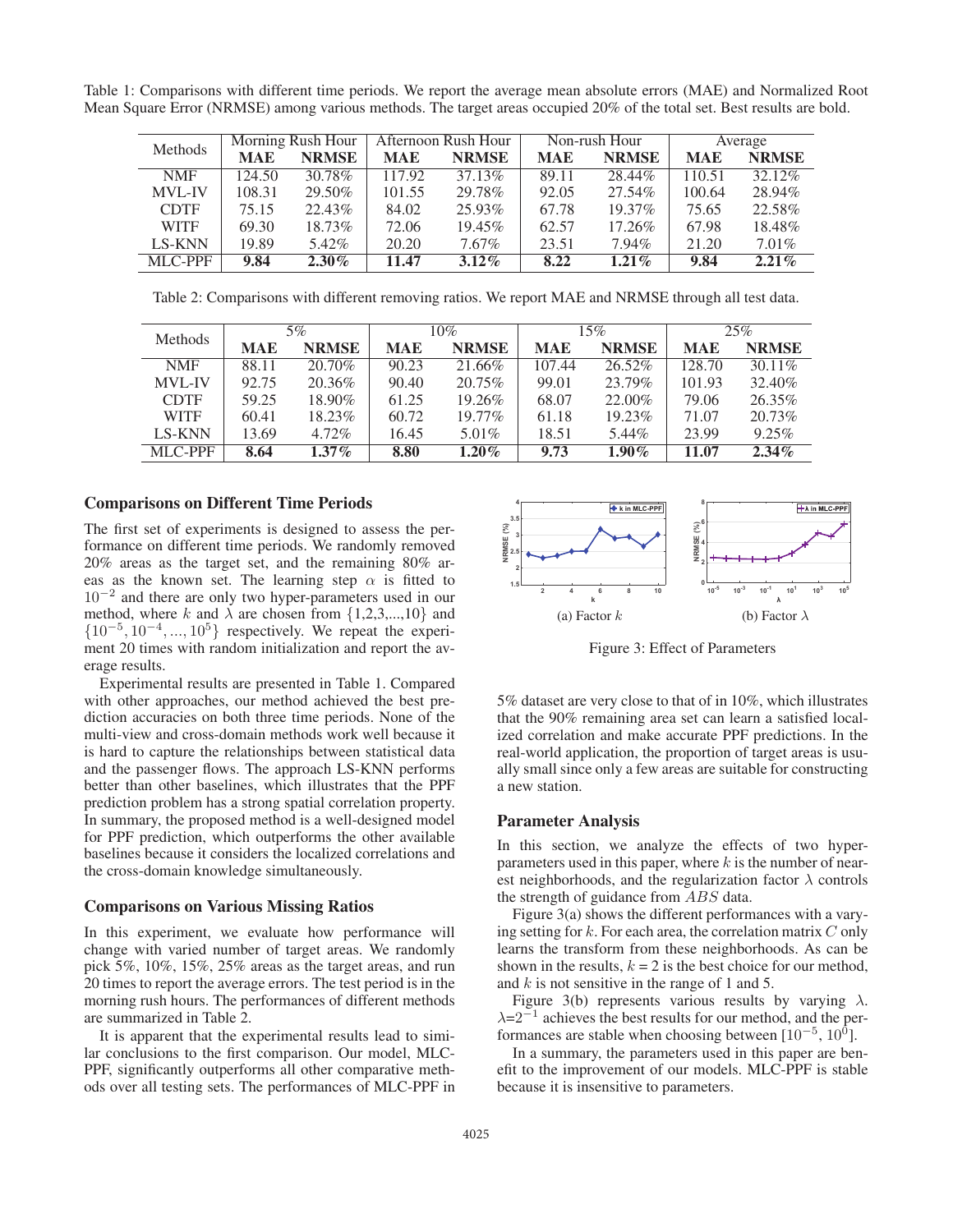

Figure 4: The case study. This figure shows the passenger flow prediction that departure from "Homebush" to other areas. To keep figure clear, we only draw our method and the ground-truth because other baselines perform far worse than the MLC-PPF.

## Case Study

We display a PPF prediction result of one target area in this section. In this case, the area "Homebush" is treated as the target area. For better visualization, we only remain the areas where the number of arrived passengers is greater than 5.

As shown in Figure 4, our model yields a great prediction result compared with the ground-truth, especially in some main areas of Sydney, such as the central area "Sydney-Haymarket", "Burwood-Croydon", "North Sydney-Lavender Bay" and "Parramatta-Rosehill". The case study demonstrates the effectiveness of our method for the PPF prediction.

### Transfer to the Cold-start Problem

As we have emphasized, our strategy can provide a new perspective to address the classic cold-start problem in the recommender system. This set of experiments is designed to assess the transferability of our model.

We choose a very famous dataset from Amazon to do the evaluation, in which the dataset contains 1,555,170 users and 1-5 scaled ratings over 548,552 different products covering four domains: books, music CDs, DVDs and videos (Hu et al. 2013). We randomly remove the 20% users from target domains to simulate the cold-start situation. Three baselines are used in this comparison. CMF is an effective method based on the collective matrix factorization which couples rating matrices for all domains on the User dimension (Singh and Gordon 2008). CDTF and WITF are two tensor-factorization-based cross-domain recommendation methods, they devise a strategy to transform original data into a cubical tensor that can better capture the interactions between user factors and item factors (Hu et al. 2013; 2016). In this experiment, we leverage the information excluding target domain to build the k-nearest indicator matrix H.

Table 3 shows the results of our methods together with some state-of-the-art approaches. MLC-PPF can achieve the greatest accuracies for the target domains, which illustrates that our method is able to solve the unacquainted world phenomenon and give inspiration for relevant tasks. Despite the effectiveness of our methods, we should admit that there is

Table 3: Transfer to the cold-start problem. We report the MAE of all test methods.

| Target Domain   CMF |       | CDTF  | <b>WITF</b> | MLC-PPF |
|---------------------|-------|-------|-------------|---------|
| <b>Book</b>         | 0.834 | 0.755 | 0.740       | 0.396   |
| Music               | 0.847 | 0.779 | 0.716       | 0.582   |

a limitation of MLC-PPF. MLC-PPF only can make the prediction when its k-neighbors have ratings. However, based on the test results, the predicted ratings are reliable and able to make the recommendation.

# **Conclusion**

In this paper, we proposed an effective method for the potential passenger flow prediction, which is a novel study that brings benefits to the urban transportation development. To address this spatio-temporal problem, we design a multiview localized correlation learning model (MLC-PPF) for the PPF prediction. The  $k$ -nearest indicator matrix  $H$  is constructed by the real geographical neighbors and regional properties. MLC-PPF can learn the correlations between each known area and its *k*-nearest neighbors with the crossdomain knowledge guidance. We evaluate the performance of our method with a set of well-designed experiments. All empirical results not only demonstrate that the proposed model outperforms all the other methods in the PPF prediction task, but also represent the capability of tackling the cold-start problem in recommender system.

### References

Chen, M.-C., and Wei, Y. 2011. Exploring time variants for short-term passenger flow. *Journal of Transport Geography* 19(4):488–498.

Deng, D.; Shahabi, C.; Demiryurek, U.; Zhu, L.; Yu, R.; and Liu, Y. 2016. Latent space model for road networks to predict time-varying traffic. In *Proceedings of the 22nd ACM SIGKDD*, 1525–1534.

Elkahky, A. M.; Song, Y.; and He, X. 2015. A multi-view deep learning approach for cross domain user modeling in